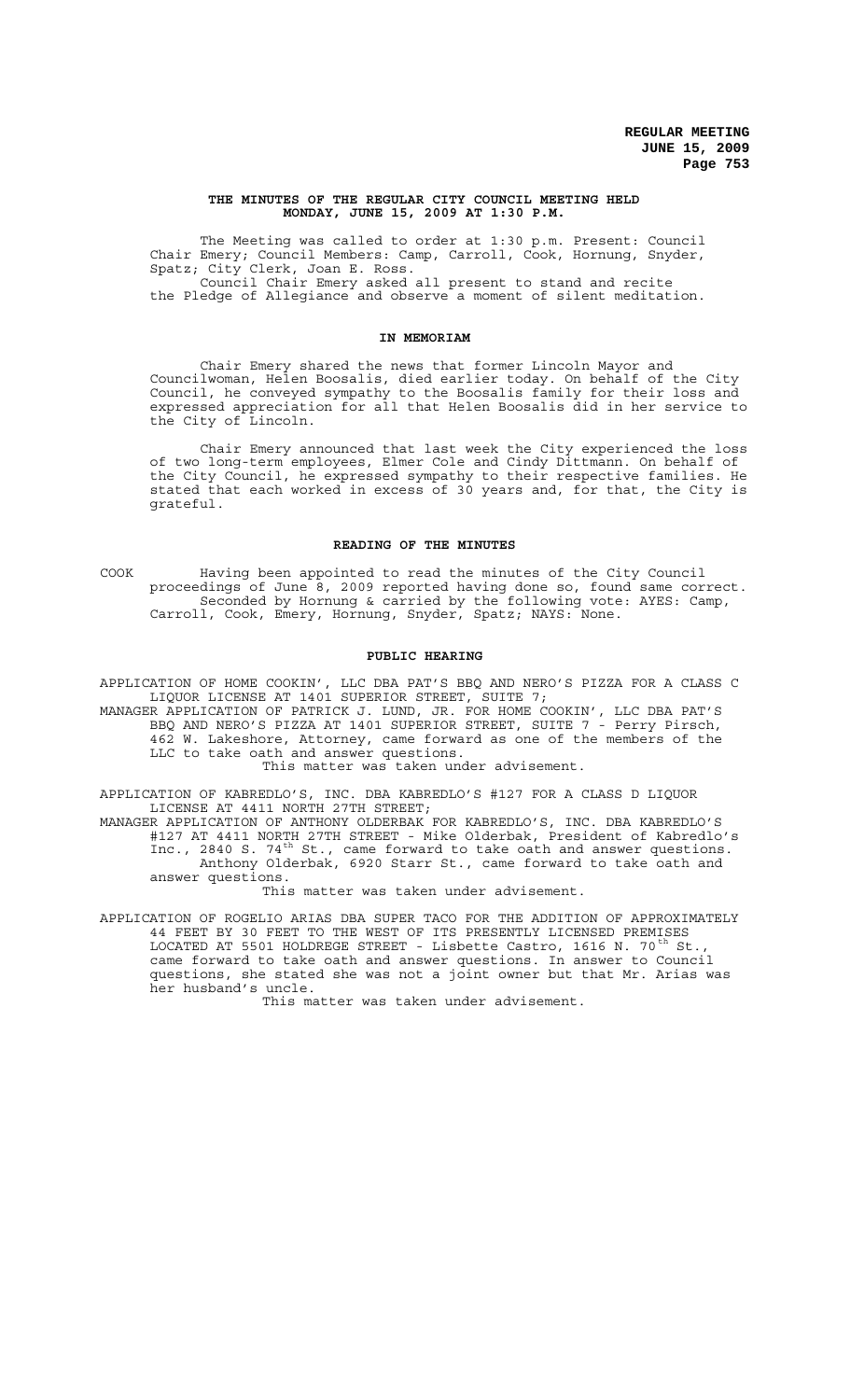APPLICATION OF B & R STORES, INC. DBA RUSS'S MARKET 21 FOR THE ADDITION OF A MEZZANINE AREA APPROXIMATELY 29 FEET BY 136 FEET AT ITS PRESENTLY LICENSED PREMISES LOCATED AT 1550 S. CODDINGTON STREET - Tyler D. Popp, 5545 S. 78<sup>th</sup> St., Store Director at Russ' Market, came forward to take oath and answer questions.

This matter was taken under advisement.

APPLICATION OF TODD P. PFUNDT DBA SUN VALLEY BAR & GRILL FOR A CLASS C LIQUOR LICENSE AT 300 WEST P STREET - Todd Pfundt, 300 West P St., came forward to take oath and answer questions. He said he is taking over the 11-year family business founded by his father, who is retiring. In answer to Council questions about his past misdemeanor citations, Mr. Pfundt said since 2006 alcohol use is no longer a part of his life due to attendance of meetings, follow-up training and his current health concerns. This matter was taken under advisement.

AMENDING ORDINANCE NO. 19223 WHICH AUTHORIZED AND PROVIDED FOR THE ISSUANCE OF LINCOLN FLATS/BANK OF THE WEST REDEVELOPMENT PROJECT TAXABLE TAX ALLOCATION BOND, SERIES 2009A AND SERIES 2009B IN A TOTAL PRINCIPAL AMOUNT NOT TO EXCEED \$764,000 - Don Herz, City Finance Director, came forward to state this ordinance amends a previously approved bond ordinance from May 2009 for the Lincoln Flats Project.

Lauren Wismer, Gilmore & Bell, Bond Counsel, 1248 O Street, came forward to state that changes permit the City to reset an interest rate during the life of the bond. He said tax-increment financing is limited to a term of 15 years and typically obligation bonds have been authorized with fixed rates. He said the desire is to place the obligation with financial institutions who are not interested in longterm fixed rates; therefore, amendment language authorizes the Finance Director to issue the bond and approve an interest rate based on an index that would be reset periodically with a maximum interest of 10%. Mr. Wismer said a flexible interest rate will make it easier for the City to place the obligation.

Mr. Herz responded to Council questions by stating the reasoning behind this amendment stems from the requirement of financial institutions to minimize their risk since fall of 2008. He said he does not expect any additional administrative burden to his staff to monitor this change. He anticipated that a rate would be set for a five or seven year period at which time it could be reviewed and possibly reset at that point.

This matter was taken under advisement.

**\*\* END OF PUBLIC HEARING \*\***

# **COUNCIL ACTION**

### **REPORTS OF CITY OFFICERS**

CLERK'S LETTER AND MAYOR'S APPROVAL OF RESOLUTIONS AND ORDINANCES PASSED BY THE CITY COUNCIL ON JUNE 1, 2009 - CLERK presented said report which was placed on file in the Office of the City Clerk. **(27-1)**

### **PETITIONS & COMMUNICATIONS**

SETTING THE HEARING DATE OF MONDAY, JUNE 29, 2009 AT 5:30 P.M. FOR THE APPLICATION OF KINSETH HOTEL CORPORATION DBA HAMPTON INN FOR A CLASS I LIQUOR LICENSE LOCATED AT 7343 HUSKER CIRCLE - CLERK read the following resolution, introduced by Jayne Snyder, who moved its adoption: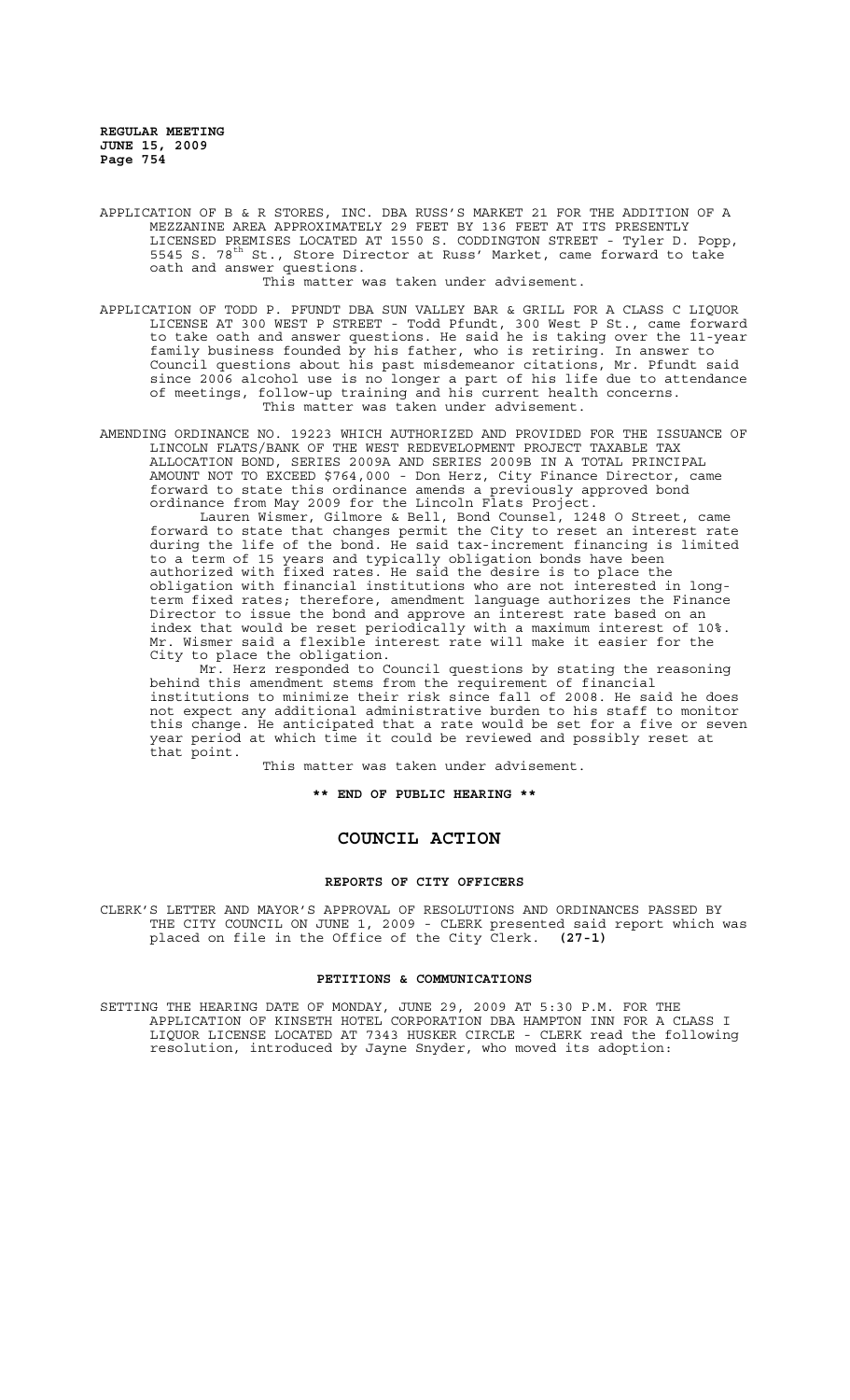A-85395 BE IT RESOLVED by the City Council, of the City of Lincoln, that a hearing date is hereby set for Monday, June 29, 2009, at 5:30 p.m. or as soon thereafter as possible in the City Council Chambers, County-City Building, 555 S. 10<sup>th</sup> St., Lincoln, NE, for the application of Kinseth Hotel Corporation dba Hampton Inn for a Class I liquor license located at 7343 Husker Circle.

If the Police Dept. is unable to complete the investigation by said time, a new hearing date will be set.

Introduced by Jayne Snyder Seconded by Carroll & carried by the following vote: AYES: Camp, Carroll, Cook, Emery, Hornung, Snyder, Spatz; NAYS: None.

SETTING THE HEARING DATE OF MONDAY, JUNE 29, 2009 AT 5:30 P.M. FOR THE APPLICATION OF KINSETH HOTEL CORPORATION DBA RESIDENCE INN FOR A CLASS I LIQUOR LICENSE LOCATED AT 5865 BOBOLI LANE - CLERK read the following resolution, introduced by Jayne Snyder, who moved its adoption:

A-85396 BE IT RESOLVED by the City Council, of the City of Lincoln, that a hearing date is hereby set for Monday, June 29, 2009, at 5:30 p.m. or as soon thereafter as possible in the City Council Chambers, County-City Building, 555 S. 10<sup>th</sup> St., Lincoln, NE, for the application of Kinseth Hotel Corporation dba Residence Inn for a Class I liquor license located at 5865 Boboli Lane.

If the Police Dept. is unable to complete the investigation by said time, a new hearing date will be set.

Introduced by Jayne Snyder Seconded by Carroll & carried by the following vote: AYES: Camp, Carroll, Cook, Emery, Hornung, Snyder, Spatz; NAYS: None.

### **MISCELLANEOUS REFERRALS - NONE**

### **LIQUOR RESOLUTIONS**

APPLICATION OF HOME COOKIN', LLC DBA PAT'S BBQ AND NERO'S PIZZA FOR A CLASS C LIQUOR LICENSE AT 1401 SUPERIOR STREET, SUITE 7 - CLERK read the following resolution, introduced by Jon Camp, who moved its adoption for approval:

A-85397 BE IT RESOLVED by the City Council of the City of Lincoln, Nebraska:

That after hearing duly had as required by law, consideration of the facts of this application, the Nebraska Liquor Control Act, and the pertinent City ordinances, the City Council recommends that the application of Home Cookin', LLC dba Pat's BBQ and Nero's Pizza for a Class "C" liquor license at 1401 Superior Street, Suite 7, Lincoln, Nebraska, for the license period ending October 31, 2010, be approved with the condition that:

1. Applicant must successfully complete the responsible beverage server training course required by Section 5.04.035 of the Lincoln Municipal Code within 30 days of approval of this resolution. 2. The premise must comply in every respect with all city and

state regulations. The City Clerk is directed to transmit a copy of this resolution to the Nebraska Liquor Control Commission.

Introduced by Jon Camp Seconded by Spatz & carried by the following vote: AYES: Camp, Carroll, Cook, Emery, Hornung, Snyder, Spatz; NAYS: None.

MANAGER APPLICATION OF PATRICK J. LUND, JR. FOR HOME COOKIN', LLC DBA PAT'S BBQ AND NERO'S PIZZA AT 1401 SUPERIOR STREET, SUITE 7 - CLERK read the following resolution, introduced by Jon Camp, who moved its adoption for approval:

A-85398 MHEREAS, Home Cookin', LLC dba Pat's BBQ and Nero's Pizza located at 1401 Superior Street, Suite 7, Lincoln, Nebraska has been approved for a Retail Class "C" liquor license, and now requests that Patrick J. Lund, Jr. be named manager;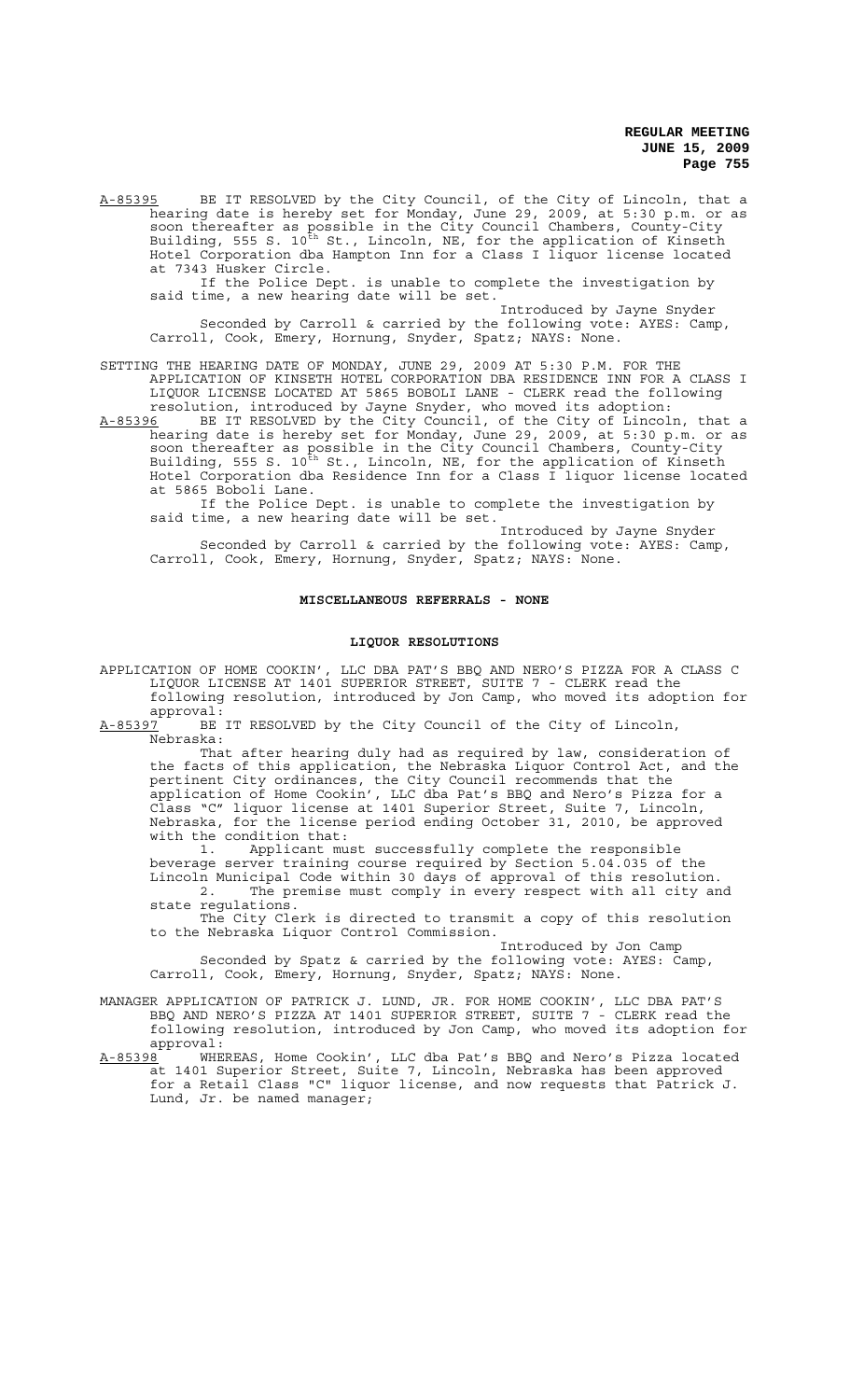WHEREAS, Patrick J. Lund, Jr. appears to be a fit and proper person to manage said business. NOW, THEREFORE, BE IT RESOLVED by the City Council of the City of

Lincoln, Nebraska: That after hearing duly had as required by law, consideration of the facts of this application, the Nebraska Liquor Control Act, and the pertinent City ordinances, the City Council recommends that Patrick J. Lund, Jr. be approved as manager of this business for said licensee. The City Clerk is directed to transmit a copy of this resolution to the Nebraska Liquor Control Commission.

Introduced by Jon Camp Seconded by Spatz & carried by the following vote: AYES: Camp, Carroll, Cook, Emery, Hornung, Snyder, Spatz; NAYS: None.

APPLICATION OF KABREDLO'S, INC. DBA KABREDLO'S #127 FOR A CLASS D LIQUOR LICENSE AT 4411 NORTH 27TH STREET - CLERK read the following resolution, introduced by Adam Hornung, who moved its adoption for approval:

A-85399 BE IT RESOLVED by the City Council of the City of Lincoln, Nebraska:

That after hearing duly had as required by law, consideration of the facts of this application, the Nebraska Liquor Control Act, and the pertinent City ordinances, the City Council recommends that the application of Kabredlo's Inc. dba Kabredlo's 127 for a Class "D" liquor license at 4411 North 27th Street, Lincoln, Nebraska, for the license period ending April 30, 2010, be approved with the condition that the premise complies in every respect with all city and state regulations. The City Clerk is directed to transmit a copy of this resolution to the Nebraska Liquor Control Commission.

Introduced by Adam Hornung Seconded by Camp & carried by the following vote: AYES: Camp, Carroll, Cook, Emery, Hornung, Snyder, Spatz; NAYS: None.

MANAGER APPLICATION OF ANTHONY OLDERBAK FOR KABREDLO'S, INC. DBA KABREDLO'S #127 AT 4411 NORTH 27TH STREET - CLERK read the following resolution, introduced by Adam Hornung, who moved its adoption for approval:

A-85400 WHEREAS, Kabredlo's, Inc. dba Kabredlo's 127 located at 4411 North 27th Street, Lincoln, Nebraska has been approved for a Retail Class "D"

liquor license, and now requests that Anthony Olderbak be named manager; WHEREAS, Anthony Olderbak appears to be a fit and proper person to manage said business.

NOW, THEREFORE, BE IT RESOLVED by the City Council of the City of Lincoln, Nebraska:

That after hearing duly had as required by law, consideration of the facts of this application, the Nebraska Liquor Control Act, and the pertinent City ordinances, the City Council recommends that Anthony Olderbak be approved as manager of this business for said licensee. The City Clerk is directed to transmit a copy of this resolution to the Nebraska Liquor Control Commission.

Introduced by Adam Hornung Seconded by Camp & carried by the following vote: AYES: Camp, Carroll, Cook, Emery, Hornung, Snyder, Spatz; NAYS: None.

APPLICATION OF ROGELIO ARIAS DBA SUPER TACO FOR THE ADDITION OF APPROXIMATELY 44 FEET BY 30 FEET TO THE WEST OF ITS PRESENTLY LICENSED PREMISES LOCATED AT 5501 HOLDREGE STREET - CLERK read the following resolution,

introduced by Jayne Snyder, who moved its adoption for approval: A-85401 BE IT RESOLVED by the City Council of the City of Lincoln,  $A-85401$  BE<br>Nebraska:

That after hearing duly had as required by law, consideration of the facts of this application, the Nebraska Liquor Control Act, and the pertinent City ordinances, the City Council recommends that the application of Rogelio Arias dba Super Taco to expand its licensed premises by the addition of approximately 44 feet by 30 feet to the west of the presently licensed premises located at 5501 Holdrege Street,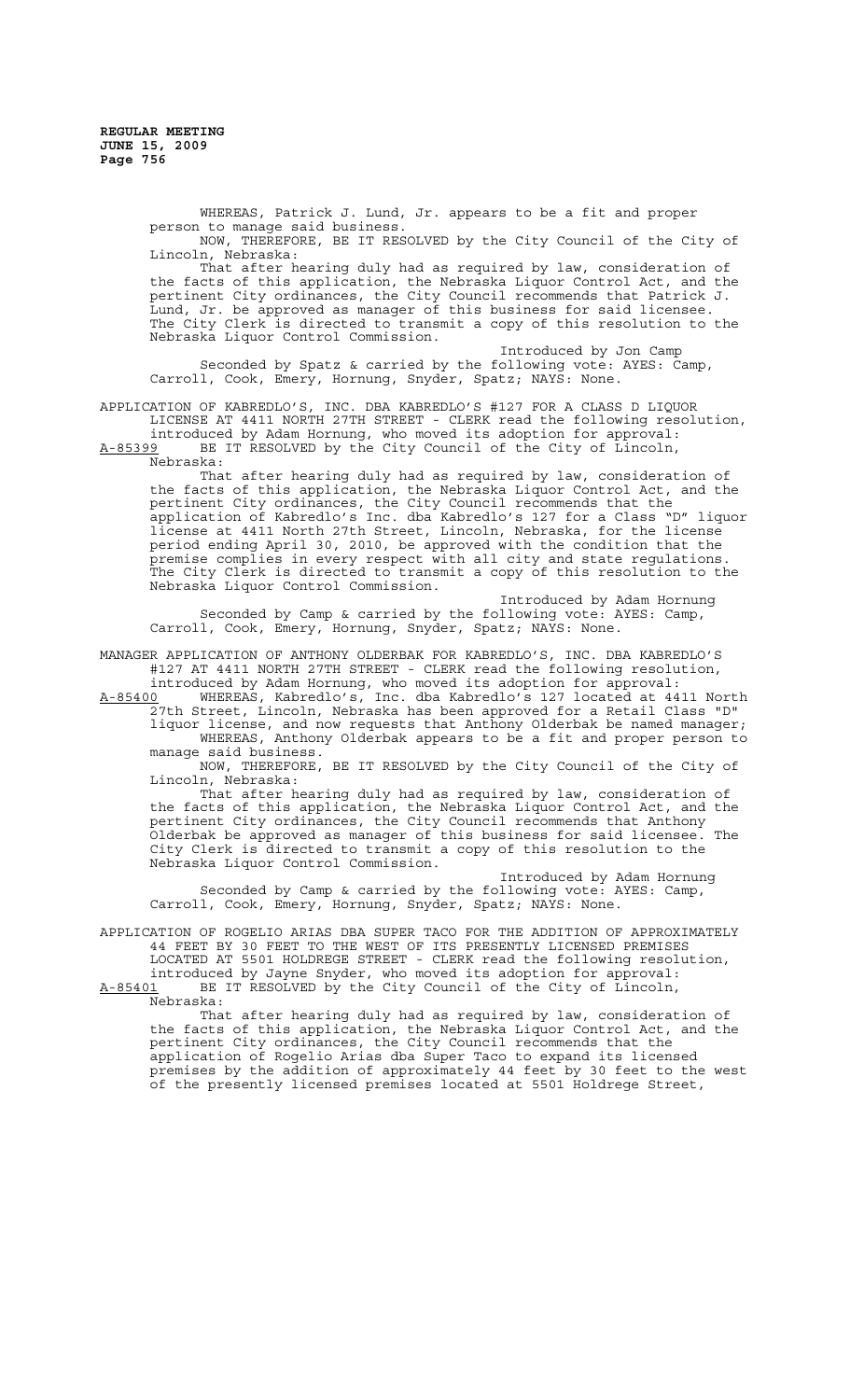Lincoln, Nebraska, be approved with the condition that the premise complies in every respect with all City and State regulations. BE IT FURTHER RESOLVED that the City Clerk is directed to transmit a copy of this resolution to the Nebraska Liquor Control Commission. Introduced by Jayne Snyder Seconded by Spatz & carried by the following vote: AYES: Camp, Carroll, Cook, Emery, Hornung, Snyder, Spatz; NAYS: None.

APPLICATION OF B & R STORES, INC. DBA RUSS'S MARKET 21 FOR THE ADDITION OF A MEZZANINE AREA APPROXIMATELY 29 FEET BY 136 FEET AT ITS PRESENTLY LICENSED PREMISES LOCATED AT 1550 S. CODDINGTON STREET - CLERK read the following resolution, introduced by Jon Camp, who moved its adoption for

approval:<br><u>A-85402</u> BE BE IT RESOLVED by the City Council of the City of Lincoln, Nebraska:

That after hearing duly had as required by law, consideration of the facts of this application, the Nebraska Liquor Control Act, and the pertinent City ordinances, the City Council recommends that the application of B & R Stores, Inc. dba Russ's Market 21to expand its licensed premises by the addition of a mezzanine area approximately 29 feet by 136 feet at its presently licensed premises located at 1550 S. Coddington Street, Lincoln, Nebraska, be approved with the condition that the premise complies in every respect with all City and State regulations.

BE IT FURTHER RESOLVED that the City Clerk is directed to transmit a copy of this resolution to the Nebraska Liquor Control Commission.

Introduced by Jon Camp Seconded by Carroll & carried by the following vote: AYES: Camp, Carroll, Cook, Emery, Hornung, Snyder, Spatz; NAYS: None.

APPLICATION OF TODD P. PFUNDT DBA SUN VALLEY BAR & GRILL FOR A CLASS C LIQUOR LICENSE AT 300 WEST P STREET - PRIOR to reading:

CAMP Moved for denial.

Motion died for lack of a second.

CLERK Read the following resolution, introduced by Jon Camp, who moved its adoption for approval:

A-85403 BE IT RESOLVED by the City Council of the City of Lincoln, Nebraska:

That after hearing duly had as required by law, consideration of the facts of this application, the Nebraska Liquor Control Act, and the pertinent City ordinances, the City Council recommends that the application of Todd P. Pfundt dba Sun Valley Bar & Grill for a Class "C" liquor license at 300 West P Street, Lincoln, Nebraska, for the license period ending October 31, 2009, be approved with the condition that:

1. Applicant must successfully complete the responsible beverage server training course required by Section 5.04.035 of the Lincoln Municipal Code within 30 days of approval of this resolution.<br>2. The premise must comply in every respect with all city an The premise must comply in every respect with all city and

state regulations. The City Clerk is directed to transmit a copy of this resolution to the Nebraska Liquor Control Commission.

Introduced by Jon Camp Seconded by Spatz & carried by the following vote: AYES: Camp, Carroll, Cook, Emery, Hornung, Snyder, Spatz; NAYS: None.

# **ORDINANCES - 2ND READING & RELATED RESOLUTIONS (as required)**

AMENDING ORDINANCE NO. 19223 WHICH AUTHORIZED AND PROVIDED FOR THE ISSUANCE OF LINCOLN FLATS/BANK OF THE WEST REDEVELOPMENT PROJECT TAXABLE TAX ALLOCATION BOND, SERIES 2009A AND SERIES 2009B IN A TOTAL PRINCIPAL AMOUNT NOT TO EXCEED \$764,000 - CLERK read an ordinance, introduced by Adam Hornung amending Ordinance No. 19223 to provide for resetting the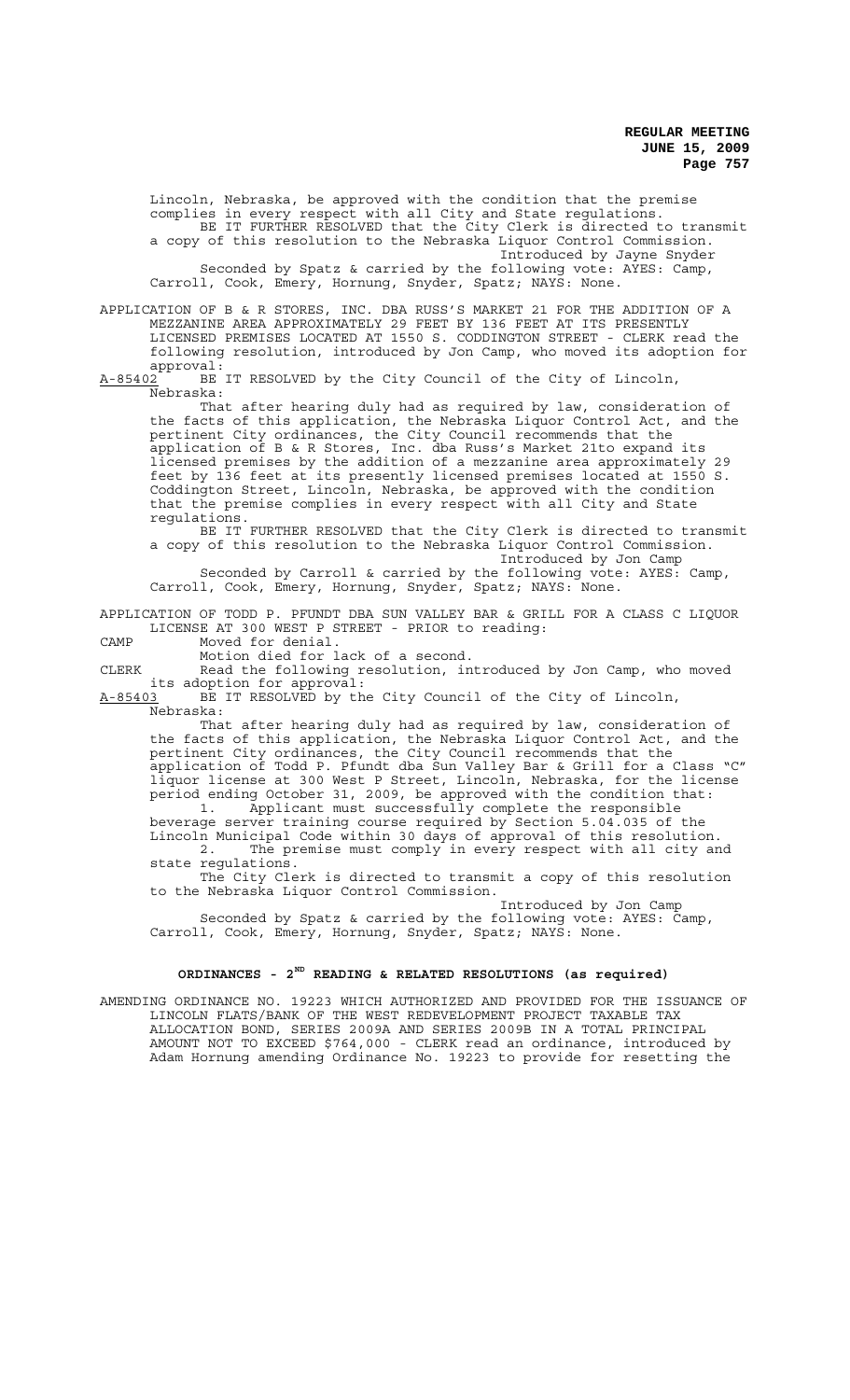interest rate on the bonds from time to time; to repeal certain provisions of Ordinance No. 19223, in connection therewith; taking other action in connection with the foregoing; and related matters, the second time.

# **PUBLIC HEARING RESOLUTIONS**

ACCEPTING THE REPORT OF NEW AND PENDING CLAIMS AGAINST THE CITY AND APPROVING DISPOSITION OF CLAIMS SET FORTH FOR THE PERIOD OF MAY 15 - 31, 2009 - CLERK read the following resolution, introduced by Adam Hornung, who moved its adoption:

A-85404 BE IT RESOLVED by the City Council of the City of Lincoln, Nebraska:

That the claims listed in the attached report, marked as Exhibit "A", dated June 1, 2009, of various new and pending tort claims filed against the City of Lincoln with the Office of the City Attorney or the Office of the City Clerk, as well as claims which have been disposed of, are hereby received as required by Neb. Rev. Stat. § 13-905 (Reissue 1997). The dispositions of claims by the Office of the City Attorney, as shown by the attached report, are hereby approved:

| DENIED                           |          | ALLOWED/SETTLED                                                                                                                                                                                                                         |          |
|----------------------------------|----------|-----------------------------------------------------------------------------------------------------------------------------------------------------------------------------------------------------------------------------------------|----------|
| Gail Wilkinson                   | \$112.30 | Larry & Gloria Larson \$ 237.54                                                                                                                                                                                                         |          |
| Recovery Services International, |          | David Jacobs                                                                                                                                                                                                                            | 100.00   |
| Inc. (File #5556 494)            |          | Grant Heilman                                                                                                                                                                                                                           | 2,360.26 |
| $026315 - 3)$                    | 2,798.14 | Jonathan & Micaela Duval                                                                                                                                                                                                                | 272.72   |
| Stephanie Bales                  | NAS*     | Ettamae Branstetter                                                                                                                                                                                                                     | 2,500.00 |
| Dillon Samples                   | 1,595.00 |                                                                                                                                                                                                                                         |          |
| Perian Patillo                   | NAS*     |                                                                                                                                                                                                                                         |          |
| Peter P. Bouffard                | 425.00   |                                                                                                                                                                                                                                         |          |
| Breanna R. McCall                | NAS*     |                                                                                                                                                                                                                                         |          |
| *No Amount Specified             |          |                                                                                                                                                                                                                                         |          |
|                                  |          | $\mathbf{r} = \mathbf{r}$ , and the contract of the contract of the contract of the contract of the contract of the contract of the contract of the contract of the contract of the contract of the contract of the contract of the con |          |

The City Attorney is hereby directed to mail to the various claimants listed herein a copy of this resolution which shows the final disposition of their claim.

Introduced by Adam Hornung Seconded by Spatz & carried by the following vote: AYES: Camp, Carroll, Cook, Emery, Hornung, Snyder, Spatz; NAYS: None.

# **ORDINANCE - 1ST READING & RELATED RESOLUTIONS (as required)**

- AMENDING CHAPTER 20.10 OF THE LINCOLN MUNICIPAL CODE, THE LINCOLN RESIDENTIAL BUILDING CODE BY AMENDING SECTION 20.10.710 TO INCLUDE CHAPTERS 13, 14, 15, 16, 17, AND 18 OF THE INTERNATIONAL RESIDENTIAL CODE, AS PART OF THE LINCOLN RESIDENTIAL BUILDING CODE; AND REPEALING SECTION 20.10.710 OF THE LINCOLN MUNICIPAL CODE AS HITHERTO EXISTING - CLERK read an ordinance, introduced by Jayne Snyder, amending Chapter 20.10 of the Lincoln Municipal Code, the Lincoln Residential Building Code, by amending Section 20.10.710 to include Chapters 13, 14, 15, 16, 17 and 18 of the International Residential Code, as amended by this ordinance, as part of the Lincoln Residential Building Code; and repealing Section 20.10.710 of the Lincoln Municipal code as hitherto existing, the first time.
- AMENDING TITLE 25 OF THE LINCOLN MUNICIPAL CODE RELATING TO HEATING BY CREATING A NEW CHAPTER 25.04 TO ADOPT THE 2006 EDITION OF THE INTERNATIONAL MECHANICAL CODE AND APPENDIX CHAPTERS A AND B REGULATING AND GOVERNING THE DESIGN, CONSTRUCTION, QUALITY OF MATERIALS, ERECTION, INSTALLATION, ALTERATION, REPAIR, LOCATION, RELOCATION, REPLACEMENT, ADDITION TO, USE OR MAINTENANCE OF MECHANICAL SYSTEMS WITHIN THE CITY OF LINCOLN AND WITHIN THREE MILES THEREOF AND OUTSIDE THE LIMITS OF ANY OTHER INCORPORATED CITY OR VILLAGE; PROVIDING FOR THE ISSUANCE OF PERMITS AND COLLECTION OF FEES THEREFOR; REPEALING CHAPTER 25.03 OF THE LINCOLN MUNICIPAL CODE AS HITHERTO EXISTING; AND ESTABLISHING THE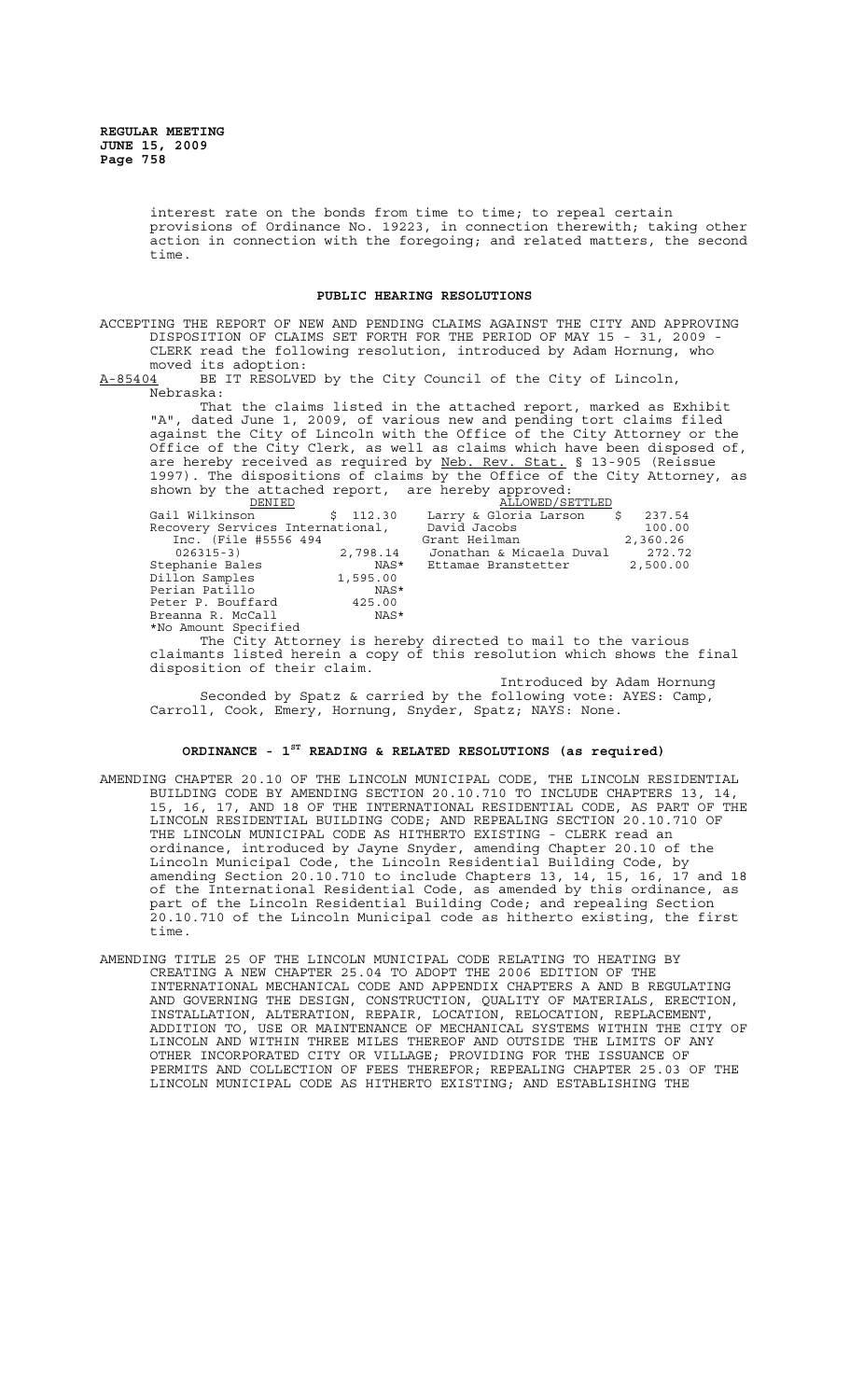OPERATIVE DATE AS 60 DAYS AFTER PASSAGE OF THE ORDINANCE - CLERK read an ordinance, introduced by Jayne Snyder, amending Title 25 of the Lincoln Municipal Code relating to Heating by creating a new Chapter 25.04 to adopt the 2006 edition of the International Mechanical Code and Appendix Chapters A and B regulating and governing the design, construction, quality of materials, erection, installation, alteration, repair, location, relocation, replacement, addition to, use or maintenance of mechanical systems within the City of Lincoln and within three miles thereof and outside the limits of any other incorporated city or village; providing for the issuance of permits and collection of fees therefor; repealing Chapter 25.03 of the Lincoln Municipal Code as hitherto existing; and establishing the operative date for this ordinance as 60 days after passage hereof, the first time.

AMENDING TITLE 25 OF THE LINCOLN MUNICIPAL CODE RELATING TO HEATING BY CREATING A NEW CHAPTER 25.10 TO ADOPT THE INTERNATIONAL FUEL GAS CODE, 2006 EDITION, INCLUDING APPENDIX CHAPTERS B AND C, REGULATING AND GOVERNING FUEL GAS SYSTEMS AND GAS-FIRED APPLIANCES WITHIN THE CITY OF LINCOLN AND WITHIN THREE MILES THEREOF AND OUTSIDE THE LIMITS OF ANY OTHER INCORPORATED CITY OR VILLAGE, AND THE REGULATIONS, PROVISIONS, PENALTIES, CONDITIONS AND TERMS OF SAID FUEL GAS CODE; AND ESTABLISHING THE OPERATIVE DATE FOR THIS ORDINANCE AS 60 DAYS AFTER PASSAGE - CLERK read an ordinance, introduced by Jayne Snyder, amending Title 25 of the Lincoln Municipal Code relating to Heating by creating a new Chapter 25.10 to adopt the International Fuel Gas Code, 2006 edition, including Appendix Chapters B and C, regulating and governing fuel gas systems and gas-fired appliances within the City of Lincoln and within three miles thereof and outside the limits of any other incorporated city or village, and each and all of the regulations, provisions, penalties, conditions and terms of said Fuel Gas Code on file in the office of the Director of Building and Safety are hereby referred to, adopted, and made a part hereof, as if fully set out in this ordinance, with the additions, insertions, deletions and changes, if any, prescribed in this ordinance; and establishing the operative date for this ordinance as 60 days after passage hereof, the first time.

# **ORDINANCES - 3RD READING & RELATED RESOLUTIONS (as required)**

AMENDING ORDINANCE NO. 19094, PASSED BY THE CITY COUNCIL ON JUNE 16, 2008, WHICH AMENDED RULE 3-3 OF THE RULES OF COUNCIL, DECORUM, DEBATE AND PROCEDURE, TO ELIMINATE THE EXPIRATION DATE OF ONE YEAR AFTER ITS EFFECTIVE DATE - CLERK read an ordinance, introduced by Eugene Carroll, amending Ordinance No. 19094 (amending Section 2.04.010) of the Lincoln Municipal Code relating to the Rules of the City Council) by amending Section 3 to delete the provision that Ordinance No. 19094 shall automatically expire one year after its effective date, the third time. CARROLL Moved to pass the ordinance as read.

Seconded by Spatz & carried by the following vote: AYES: Camp, Carroll, Cook, Emery, Hornung, Snyder, Spatz; NAYS: None.

The ordinance, being numbered **#19272**, is recorded in Ordinance Book #26, Page

COMP. PLAN CONFORMITY 08025 - DECLARING APPROXIMATELY 6,600 SQ. FT. OF PROPERTY GENERALLY LOCATED NORTHWEST OF NORTH 41ST STREET AND GREENWOOD STREET AS SURPLUS PROPERTY AND AUTHORIZING THE SALE THEREOF - CLERK read an ordinance, introduced by Eugene Carroll, declaring approximately 6,600 sq. ft. of City-owned property generally located northwest of North  $41^{\text{st}}$  Street and Greenwood Street as surplus and authorizing the sale thereof, the third time.<br>CARROLL Moved to pass the ordin

CARROLL Moved to pass the ordinance as read.

Seconded by Camp & carried by the following vote: AYES: Camp, Carroll, Cook, Emery, Hornung, Snyder, Spatz; NAYS: None.

The ordinance, being numbered **#19273**, is recorded in Ordinance Book #26, Page